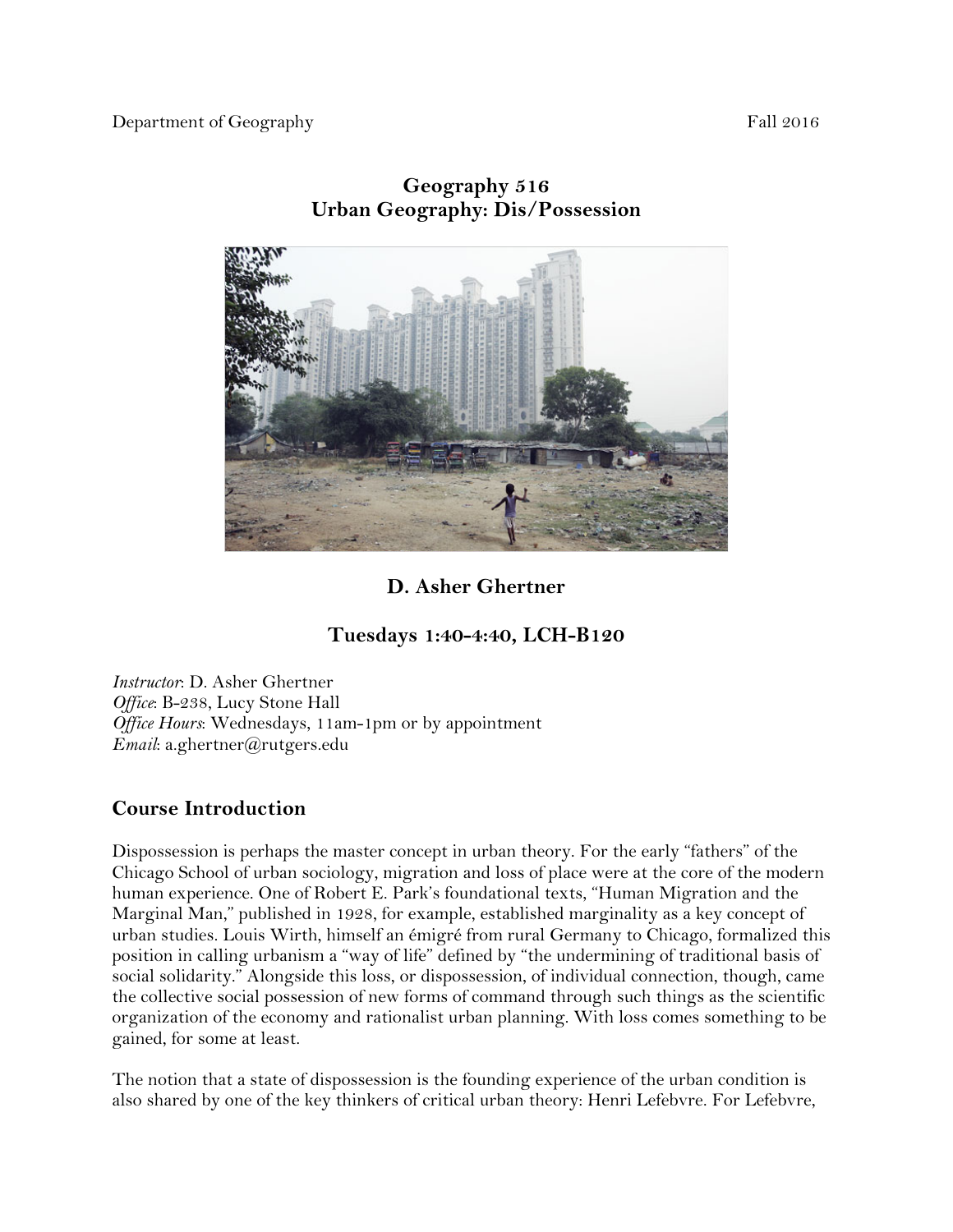the "urban revolution" and the commodification of urban space that accompanied capitalist development unleashed immense powers of creative destruction, but also a condition of "extraordinary passivity of the people most directly involved" in the use of space. In this nod to Marx—who famously theorized the modern proletariat as passive appendages to the capitalist machine, not the other way around—Lefebvre locates material and psychic dispossession at the center of the urban problematic. Lefebvre follows Marx further in defining the material underpinnings and spatial conditions of urbanization through an original dispossession, what Marx called primitive accumulation. As Lefebvre put it: "The forces of history smashed naturalness forever, and upon its ruins established the space of accumulation" (1991, 49). Lefebvre's innovation was to develop an urban analysis that mapped the flattening of the human condition, diagnosed by Marx, to the flattening of space.

This semester's Urban Geography seminar is organized around these broad themes of dispossessed subjects and dispossessed cities. But, it does not aim to re-hash the canon of critical urban theory or provide a comprehensive survey of theories of dispossession. Instead, over the course of the semester we will follow key routes into the dialectics of possession and dispossession, considering in particular how models of collective urban life are premised on dispossession and how even emancipatory logics of urban change aimed at challenging exclusionary economic systems often exclude certain already dispossessed subjects. Following this line of thought means asking how common models of possession—such as home ownership, liberal citizenship, or "the integrated ideal" of complete infrastructure coverage, to take just a few examples—establish certain protected and universalized categories of personhood property-owners, tax-paying citizen, the middle-class family—that are not equally accessible to all. We will also ask how canonical critiques of dispossession themselves rest on normative theories of possession. In the Chicago School, in Marxism, and in most urban geography, for example, the critique of dispossession signals if not a longing for the conditions lost (property, community, autonomy, self-realization), then at least an assertion of a particular model of the sovereign subject: the self-possessing individual, the industrial worker, the property-owning citizen, the unmarked flâneur, or the male breadwinner. To take this further, as Judith Butler and Athena Athanasiou (2014, 13) suggest, our very notion of what a person is and can be is shaped by a notion of what property is and what is lost through dispossession: "property relations have come to structure and control our moral concepts of personhood, self-belonging, agency, and self-identity." This is a claim that the logic of dispossession is mapped onto bodies, producing "dispossessed subjectivities, rendering them subhuman… and putting them in their proper place – the spatial condition of… non-being and non-having." This is a provocative claim that the relationship between property and personhood, between material possession and self-possession, between citizenship recognition and performative expression, must be interrogated from different geographical and historical vantage points to understand how norms of property and propriety are established and concretized, but also challenged. The task of our seminar this semester is to begin such an interrogation.

The course will be divided in three parts. Part I is on Models and Genealogies of Dis/Possession. Here we will focus on certain clear historical patterns of dispossession and related critiques of them. Marx's analysis of Primitive Accumulation and related Marxian accounts of imperialism provide a starting point, but historical analyses of racism, segregation, and anti-capitalist occupation provide alternative analytical lines, as does the Black Radical Tradition. Part II – Governing the Urban Body explores particular strategies of dis/possession and how communities in a range of ethnographic settings experience, uphold, and contest these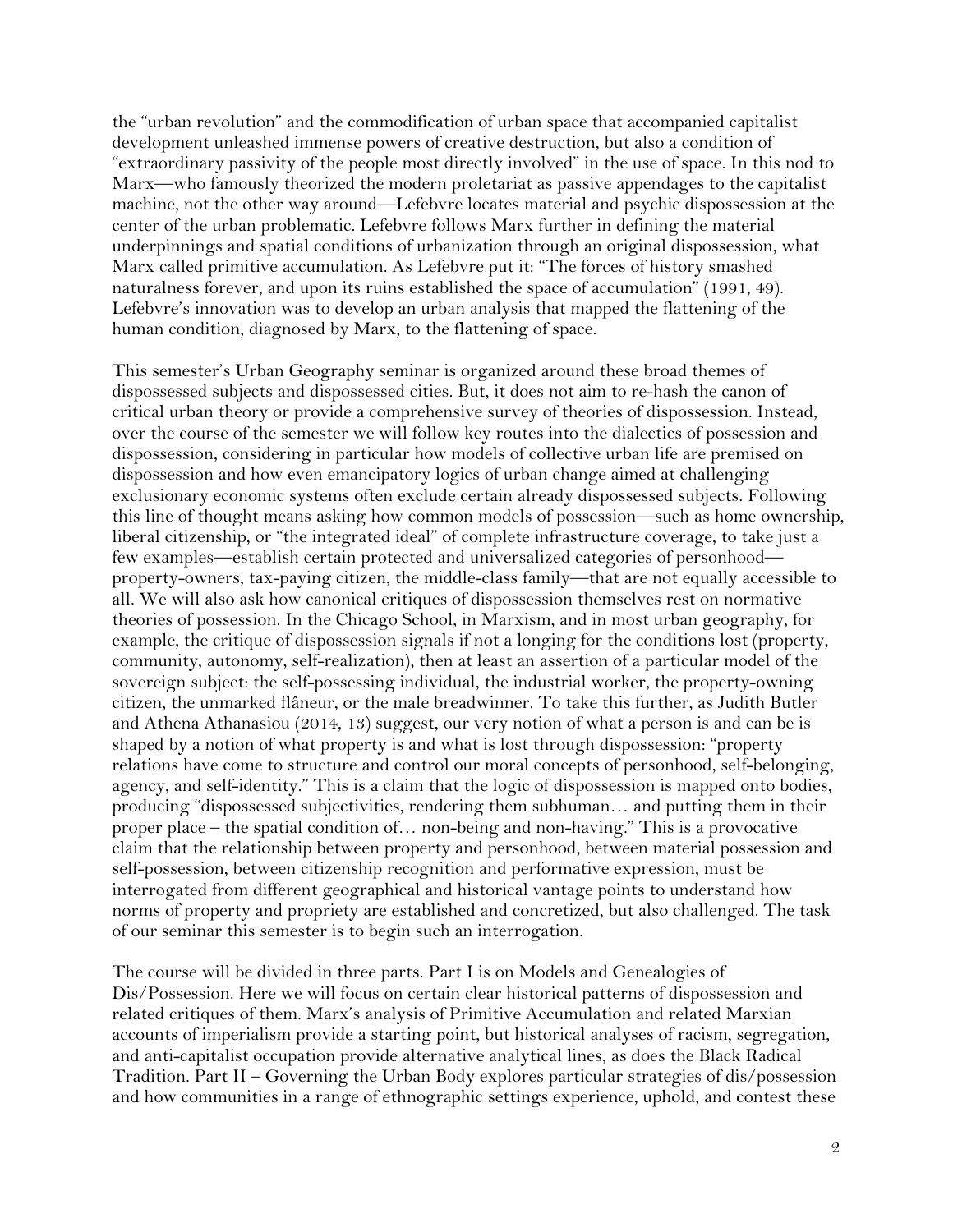strategies. Specific strategies we'll consider here include security, injury, surveillance, civility, and collectivism. Part III – Dispossessive Infrastructures considers symbolic, material, and legal infrastructures that pattern possibilities for occupations and uses of space. This part of the course also examines how an infrastructurally attuned lens to studying urban geography opens up insights into creative practices and legacies of—as well as obstacles to—radical struggle.

# **Requirements**

This course will be run as a reading-intensive seminar. Each week we will systematically discuss the argument, method, and presumptions of the key texts; present our ideas and questions to each other; and generally learn from the diverse backgrounds and perspectives we all bring. Accordingly, it is imperative that everyone comes fully prepared to participate.

Each student will be expected to undertake the following:

(i) To prepare a short one-page **critical commentary** on each week's readings and to post this commentary on the week's forum on Sakai by the Monday evening (no later than 8 pm) prior to the Tuesday class.

(ii) To **lead/chair two class discussions**, which involves a short (~10 minute) presentation of the key theoretical and conceptual issues in the readings pertaining to that week. This means laying out key empirical, theoretical, or methodological contributions of the week's readings (usually a single monograph), and posing a set of questions to open up and structure conversation. I will circulate a sign-up sheet during week 1 for you to choose the weeks you'd like to present. This will be done in groups of two or three.

(iii) **To write a course paper** approximately 20 pages in length that deploys concepts from the course in the analysis of an issue, debate, theme, or phenomenon of your choosing. The purpose of the term essay is to demonstrate that you can leverage theoretical insights from the seminar to make an intellectually rigorous argument around an empirical or philosophical problem of your choosing. This paper can take the form of a research proposal, although it does not have to.

# **Assessment**

Students will be assessed according to the following scheme:

| Critical commentaries & presentations | 35%     |
|---------------------------------------|---------|
| Classroom participation               | 20%     |
| Course Paper                          | $4.5\%$ |
| Total                                 | $100\%$ |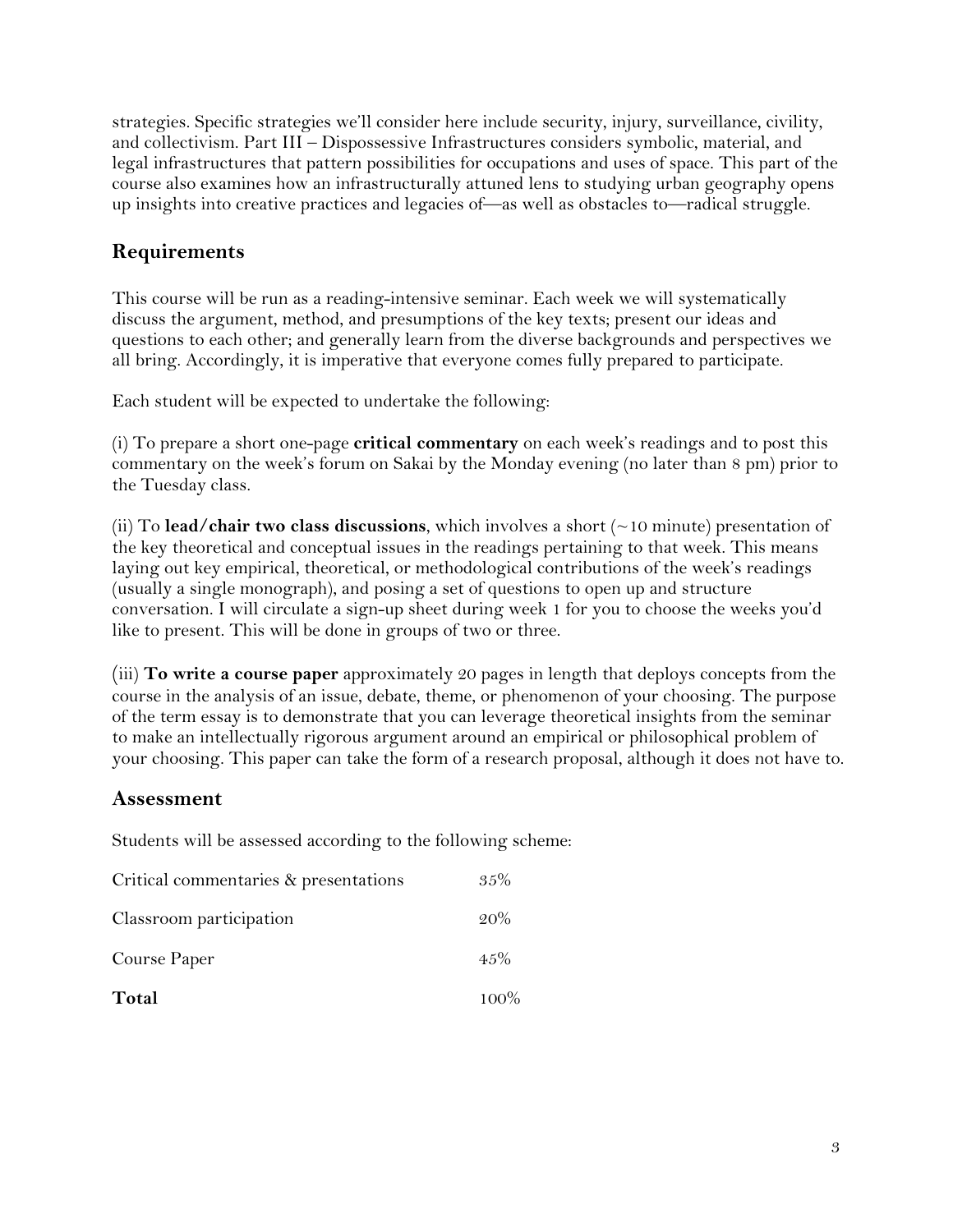# **Readings**

Required course texts:

| Kristin Ross. 2015. Communal Luxury: The Political Imaginary of the Paris Commune. Verso.                                                                                                                                 |
|---------------------------------------------------------------------------------------------------------------------------------------------------------------------------------------------------------------------------|
| Matthew Desmond. 2015. Evicted: Poverty and Profit in the American City. Crown.                                                                                                                                           |
| Carl Nightingale. 2012. Segregation: A Global History of Divided Cities. University of Chicago                                                                                                                            |
| Press.                                                                                                                                                                                                                    |
| Cedric Robinson. 1983. Black Marxism: The Making of the Black Radical Tradition. University of<br>North Carolina Press.                                                                                                   |
| Laurence Ralph. 2014. Renegade Dreams: Living through Injury in Gangland Chicago. University<br>of Chicago Press.                                                                                                         |
| Simone Brown. 2015. Dark Matters: On the Surveillance of Blackness. Duke University Press.                                                                                                                                |
| Ato Quayson. 2014. Oxford Street, Accra: City Life and the Itineraries of Transnationalism. Duke<br>University Press.                                                                                                     |
| Antina Von Schnitzler. 2016. Democracy's Infrastructure: Techno-Politics and Protest after Apartheid.<br>Princeton University Press.                                                                                      |
| Austin Zeiderman. 2016. Endangered City: The Politics of Security and Risk in Bogotá. Duke<br>University Press.                                                                                                           |
| Eyal Weizman. 2006. Hollow Land: Israel's Architecture of Occupation. Verso.                                                                                                                                              |
| Erik Harms. 2016. Luxury and Rubble: Civility and Dispossession in the New Saigon. University of<br>California Press. (NOTE: a free ebook version of this text is available from the<br>University of California website) |
| Recommended texts:                                                                                                                                                                                                        |
| Judith Butler and Athena Athanasiou. 2013. Dispossession: The Performative in the Political. Polity.                                                                                                                      |

These texts have been ordered through the Rutgers Bookstore (Barnes and Noble) in New Brunswick. Note that Barnes and Noble has a price guarantee, which means it will match the advertised price of any online merchant (Amazon) for new books. All additional readings will be posted on the course website on Sakai or placed on reserve in the Kilmer Library.

# **Seminar Outline**

# **Week 1 (September 6th) – Introduction**

In an organizational meeting to discuss the structure of the course, Butler and Athanasiou's dual formulation of dispossession introduces the linked problem of property and personhood we will engage in subsequent weeks. For Butler and Athanasiou, dispossession is both a condition of loss of land, citizenship or property, as well as a performative condition of being subjectively dispossessed of our normative selves. This provocative framing forces us to ask: Who is the subject of property? How is possessive individualism of the (neo)liberal variety challenged as other historically dispossessed subjects or collectives claim/enact property?

### **Background readings:**

Judith Butler and Athena Athanasiou. 2013. *Dispossession: The Performative in the Political.* Polity, Preface and Chapters 1, 2, 7–9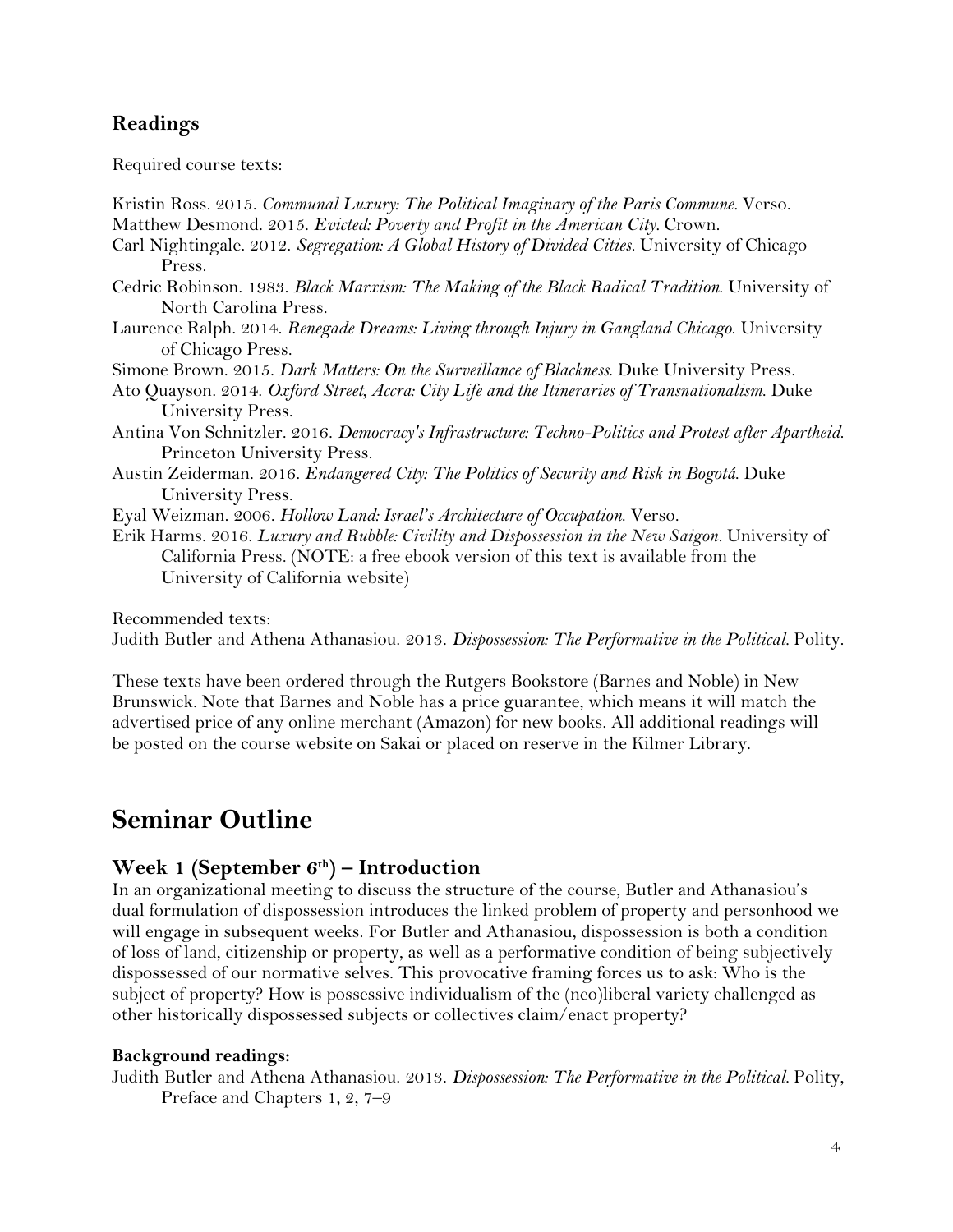# **Part I – Models and Genealogies of Dis/Possession**

## **Week 2 (September 13th) – Accumulation by Dispossession**

Marx deployed the term "so-called primitive accumulation" at the end of Volume I of *Capital* as a critique, in part, of Adam Smith's theorization of the origins of capital through what had been crudely called in political economy "original accumulation," presumed to have been amassed through savings and thrift, not violence and pillage. He earlier laid out similar ideas in the *Grundrisse* to refer to the preconditions for capitalist accumulation. Marx explores this process through the violent history of the English enclosures, which was solidified subsequently among scholars into a form of structuralist historicism that treats enclosure as a one-off process of proletarianization and original accumulation necessary to set in place "normal" economic accumulation in a capitalist mode of production. An alternative and richer reading of Marx, however, one elaborated by Rosa Luxemburg and Hanna Arendt, sees "so-called primitive accumulation," which Harvey rephrases as "accumulation by dispossession," as an ongoing process central to capitalist accumulation. We selectively dip into this lineage of political economy this week to think about a formative model of dispossession and its relationship to a particular model of dispossessed personhood (the proletariat) that it sets in place within western social theory.

#### **Readings:**

Karl Marx, *Capital*, Volume I, Part VIII, The So-Called Primitive Accumulation, Chapters XXVI-XXXIII, International Publishers, 1967.

Available online: https://www.marxists.org/archive/marx/works/1867-c1/ch26.htm

- De Angelis, Massimo. 2004. "Separating the Doing and the Deed: Capital and the Continuous Character of Enclosures." *Historical Materialism* 12 (2): 57-87.
- Hanna Arendt. 1951. *Imperialism, Part II of Totalitarianism*, chapter 5: The Political Emancipation of the Bourgeoisie.

David Harvey. 2003. "The New Imperialism." *The Socialist Register*.

#### **Additional Optional Readings:**

Karl Marx, *Grundrisse*, Penguin, 1973, pp.459-516. Available online:

https://www.marxists.org/archive/marx/works/download/Marx\_Grundrisse.pdf

Rosa Luxemburg. 1913. *The Accumulation of Capital*, Section III, Routledge, see especially chapters 27, 28, 32.

Gillian Hart. 2006. "Denaturalizing Dispossession." *Antipode* 38(5): 977–1004.

Michael Levien. 2013. "Regimes of Dispossession." *Politics and Society* 41: 351-94.

### **Week 3 (September 20th) – Collectivism, Commons, Occupancy**

How do experiments in collective living and collective occupation relate to broader claims to the city? This week, we examine that ur-moment of urban commoning that shaped Lefebvre's and subsequent theorists' notion of the right to the city: the Paris Commune. The Paris Commune was a laboratory of political invention, important simply and above all for, as Marx reminds us, its own "working existence." This week, we explore the intellectual antecedents and political afterlives of the Commune as well as its contemporary impact on writing about and practices of the right to the city, from Occupy to anti-gentrification struggles.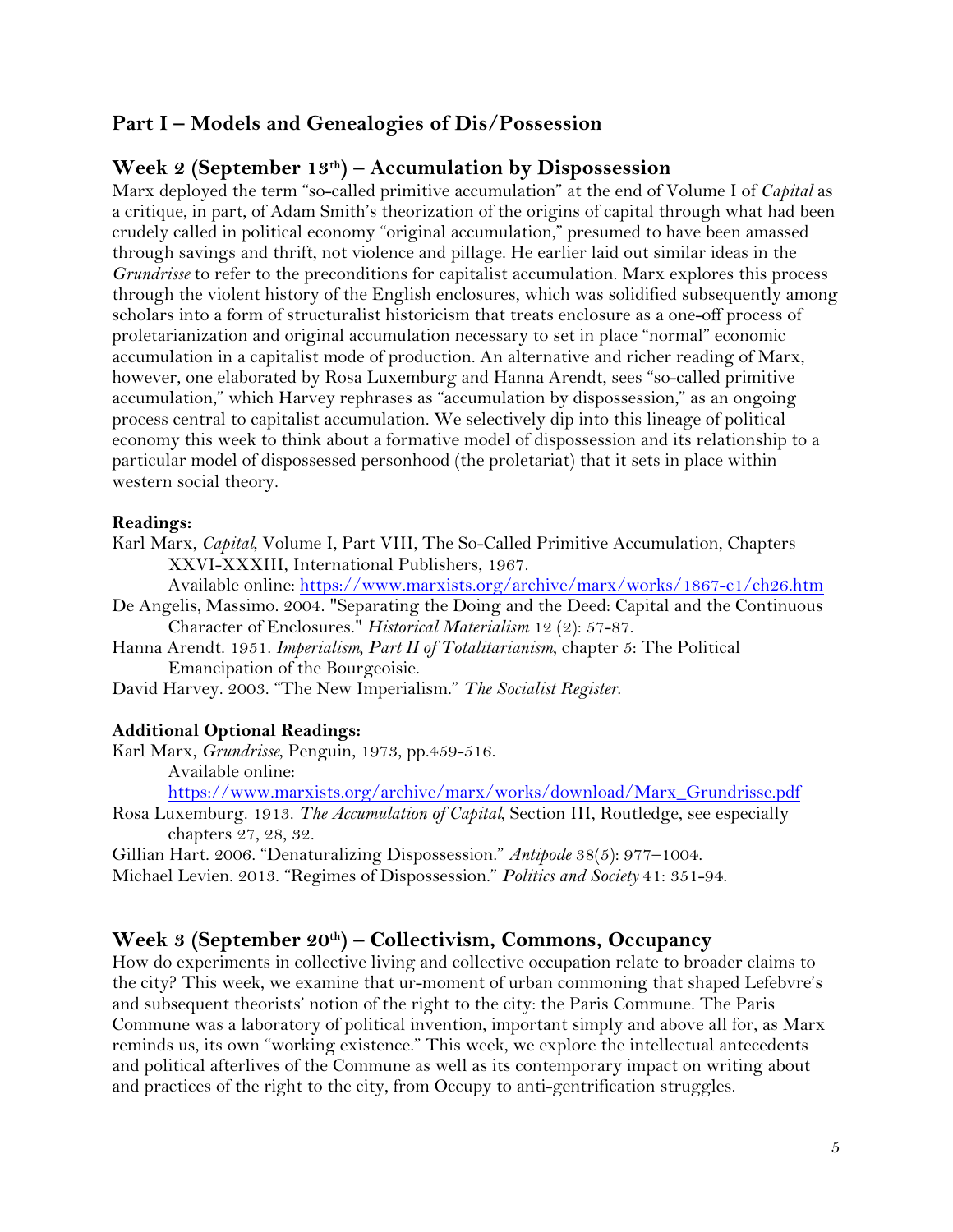#### **Readings:**

David Harvey. 2006. The Right to the City. *New Left Review*. Kristin Ross. 2015. *Communal Luxury: The Political Imaginary of the Paris Commune.* Verso.

#### **Additional Optional Readings:**

Solomon Benjamin. 2008. "Occupancy urbanism: Radicalizing politics and economy beyond policy and programs," *International Journal of Urban and Regional Research 32*(3): 719-729.

David Harvey. 2003. *Paris: Capital of Modernity*. Routledge.

Hannah Appel. 2014. "Occupy Wall Street and the Economic Imagination." *Cultural Anthropology* 29 (4): 602–625.

# **Week 4 (September 27th) – Segregation**

This week we read Carl Nightingale's global history of segregation, which places the racial organizations of urban space found in the US and South Africa in a colonial and imperialist frame, detailing how the idea of "race" arose through European colonialism, starting with British Rule in Madras and the East India Company's decision to split Calcutta into "White Town" and "Black Town." The word "segregation" itself, Nightingale shows, comes from techniques used in Hong Kong and Bombay in the 1890s that turned on the challenges of mass urbanization and sent the institution north, south, east, and west — even to Latin American cities where the distinction between "white" and "black" had been murky at best. In contrast with the new focus in urban geography on "comparative urbanism," which places distinct geographical particulars aside each other in a (mostly) positivist frame, Nightingale urges us to see the modern organization of urban space through the universal logic of racial capitalism.

#### **Readings:**

Carl Nightingale. 2012. *Segregation: A Global History of Divided Cities.* University of Chicago Press.

### **Additional optional readings:**

Kevin Ward. 2010. "Towards a relational comparative approach to the study of cities." *Progress in Human Geography* 34 (4): 471-487.

John Eligon and Robert Gebeloff. 2016. "Affluent and Black, and Still Trapped by Segregation," *New York Times*, August 20, http://www.nytimes.com/2016/08/21/us/milwaukeesegregation-wealthy-black-

families.html?hp&action=click&pgtype=Homepage&clickSource=story-

heading&module=photo-spot-region&region=top-news&WT.nav=top-news&\_r=0

# **Week 5 (October 4th) – Racial Capitalism**

Cedric Robinson takes up and challenges dominant 20th century interpretations of historical materialism that too easily absorb race into the analytics of class. Noting the methodological extension within Marxism of Marx's treatment of the figure of the slave as an "embarrassing residue" of a feudal, pre-capitalist mode of production, "which disqualified them from historical agency . . . in the modern world," Robinson offers the beginnings of a theorization of racial capitalism, arguing that emancipatory Marxism can only be one routed through various legacies of black radical thought and praxis. For our purposes, the question becomes what sort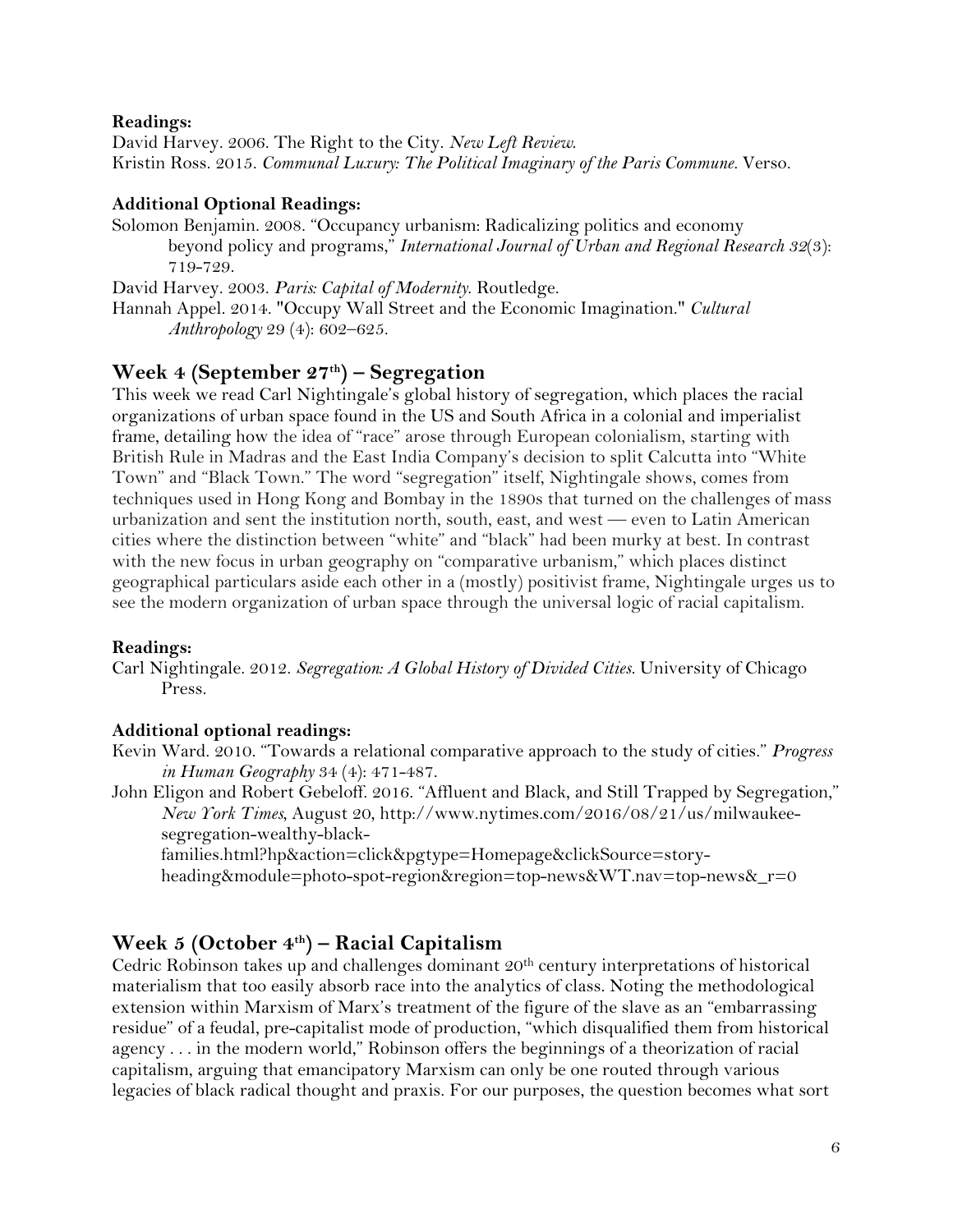of self one can possess in "white" Marxism, and what sort of selves are denied or dispossessed of historical footing through it. What possibilities for re-possession exist with a theory of race (inspired by W.E.B Du Bois, Franz Fanon, and Richard Wright) as integral to modern capitalist formations and associated organizations of space? We supplement selections of Robinson's masterful *Black Marxism* with Pulidos' critique of the water crisis in Flint and other recent geographical analyses of racial capitalism.

## **Readings:**

- Cedric Robinson. 1983. *Black Marxism: The Making of the Black Radical Tradition*. University of North Carolina Press.
- Laura Pulido. 2016. "Geographies of race and ethnicity II: Environmental racism, racial capitalism and state-sanctioned violence," *Progress in Human Geography*
- Laura Pulido. 2016. "Flint, Environmental Racism, and Racial Capitalism," *Capitalism Nature Socialism* 27(3): 1-16.

## **Additional Optional Readings:**

Jodi Melamed. 2015. "Racial Capitalism," *Critical Ethnic Studies*, 1(1), 76-85.

# **Part II – Governing the Urban Body**

# **Week 6 (October 11th) – Injury**

This week we examine the link between physical and emotional injury and what Laurence Ralph calls the renegade dreams that arise in injury's aftermath. How does one reorganize life and aspiration in the wake of disability and neighborhood decline? How does a gang member come to possess renewed sense of life and community after being expunged from the masculine ideal of neighborhood command? How do we theorize the ghetto, and the urban condition more broadly, from an injurious state? Ralph's careful ethnography of gangland Chicago and the competing uses of nostalgia in the face of gentrification pressures and racial banishment addresses these questions, showing how youth cultural practices create opportunity where many would see only despair.

### **Readings:**

- Laurence Ralph. 2014. *Renegade Dreams: Living through Injury in Gangland Chicago*. University of Chicago Press.
- Loic Wacquant. 1993. "Urban outcasts: stigma and division in the black American ghetto and the French urban periphery," *International Journal of Urban and Regional Research, 17*(3), 366-383.

# **Week 7 (October 18th) – Surveillance**

As cities become increasingly subjected to new forms of securitizing power that seek to order bodies in space, we this week examine what Simone Brown calls "racializing surveillance." Brown's concept of "dark matters" refers to the ways racism structures surveillance logics and practices, revealing the ways in which race becomes deeply entangled with visions of secure urban and national space. Turning back in time from technologies such as drones and biometric scans that dominate the news today, Brown provides a deep genealogy of these and other technologies' rooting in racial systems of policing.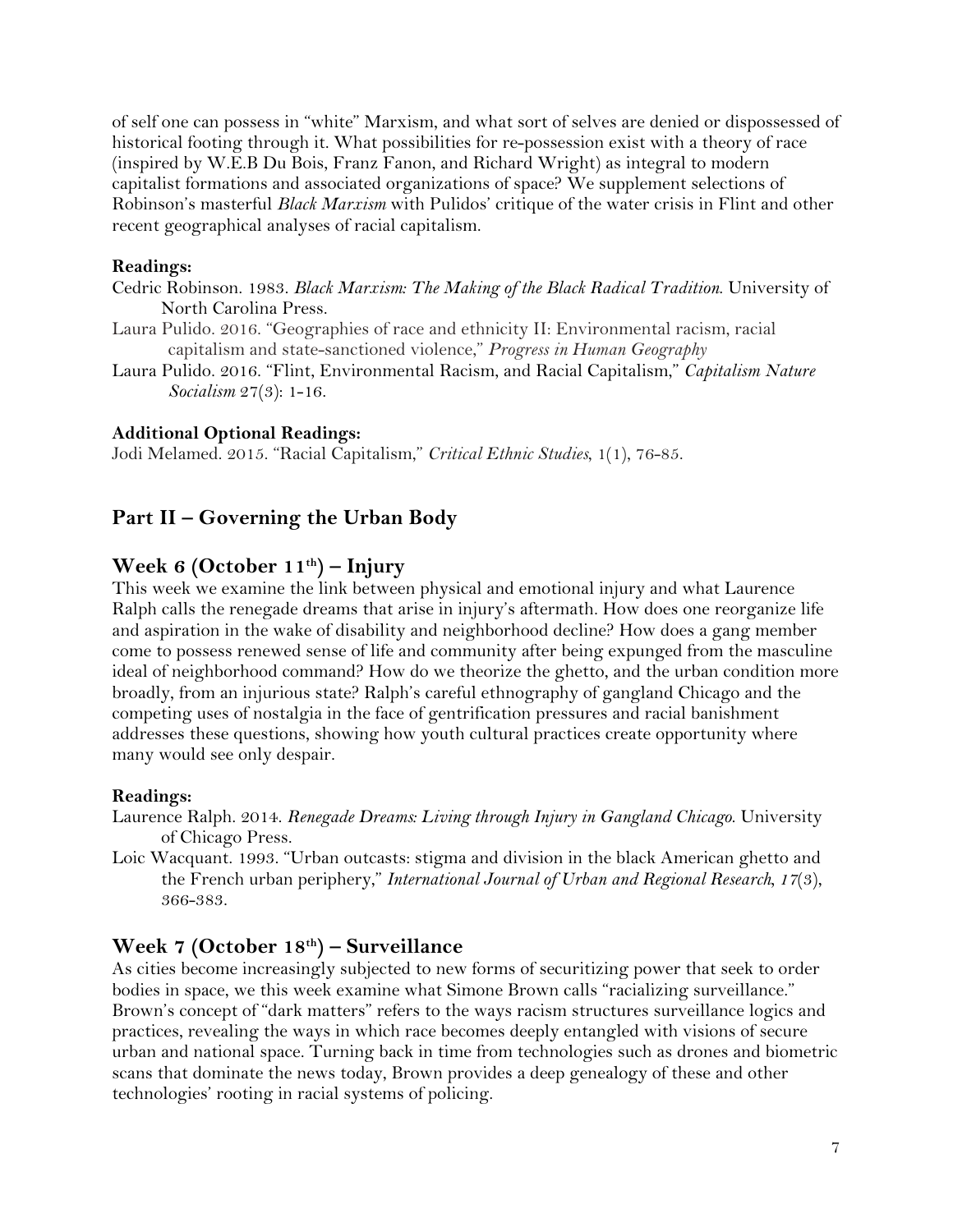#### **Readings:**

Simone Brown. 2015. *Dark Matters: On the Surveillance of Blackness*. Duke University Press. Katherine McKittrick. 2011. "On Plantations, Prisons, and a Black Sense of Place." *Social and Cultural Geography*, 12:8: 947-963.

### **Additional Optional Readings:**

John Fiske. 1998. "Surveilling the City: Whiteness, the Black Man, and Democratic Totalitarianism," *Theory, Culture & Society* 15 (2). Allan Sekula. 1986. "The Body and the Archive," *October* 39, 3-64.

# **Week 8 (October 25th) – Collectivism**

We this week consider forms of collectivism that emerge in the aftermath of neoliberal restructuring with a specific focus on the structurally adjusted city of Accra. Postcolonial theorist Quayson provides our point of departure, taking Accra's main commercial street "as the *expressive spatial analogue* of the discourse of enchantment that has swept Ghana since the IMF-inspired neo-liberal reforms of the late 1980s." Quayson urges a consideration of how image, pop cultural forms, and street style combine to create possibilities for collective life that stretch beyond narrower imaginaries of economic decline in Sub-Saharan Africa. This week's meeting coincides with a campus visit by Professor Quayson on October 26<sup>th</sup>, featuring both an invitation-only lunch workshop (open to Geography and English students) and an evening public lecture.

#### **Readings:**

Ato Quayson. 2014. *Oxford Street, Accra: City Life and the Itineraries of Transnationalism*. Duke University Press.

Rosalind Fredericks. 2015. "Vital Infrastructures of Trash in Dakar," *Comparative Studies of South Asia, African and the Middle East* 34(3): 532-548.

# **Week 9 (November 1st) – Security**

Security and risk have become central to how cities are planned, built, and inhabited in the twenty-first century. Reading Zeiderman's *Endangered City* this week we consider the effects of this new political imperative on how the present is governed in anticipation of future harm. What happens when logics of endangerment shape the terrain of political engagement between citizens and the state? This text, focused on Bogotá, Colombia, also provides an occasion to consider how self-built settlements subject to a variety of environmental and political threats provide useful sites for theorizing the contemporary city.

#### **Readings:**

Michel Foucault. 2007. Lecture 1 from *Security, Territory, Population*. Palgrave Macmillan. Austin Zeiderman. 2016. *Endangered City: The Politics of Security and Risk in Bogota*. Duke University Press.

#### **Additional Optional Readings:**

Ieva Jusionyte and Daniel Goldstein. 2016. "In/Visible–In/Secure: Optics of Regulation and Control," *Focaal–Journal of Global and Historical Anthropology* 75:3–13.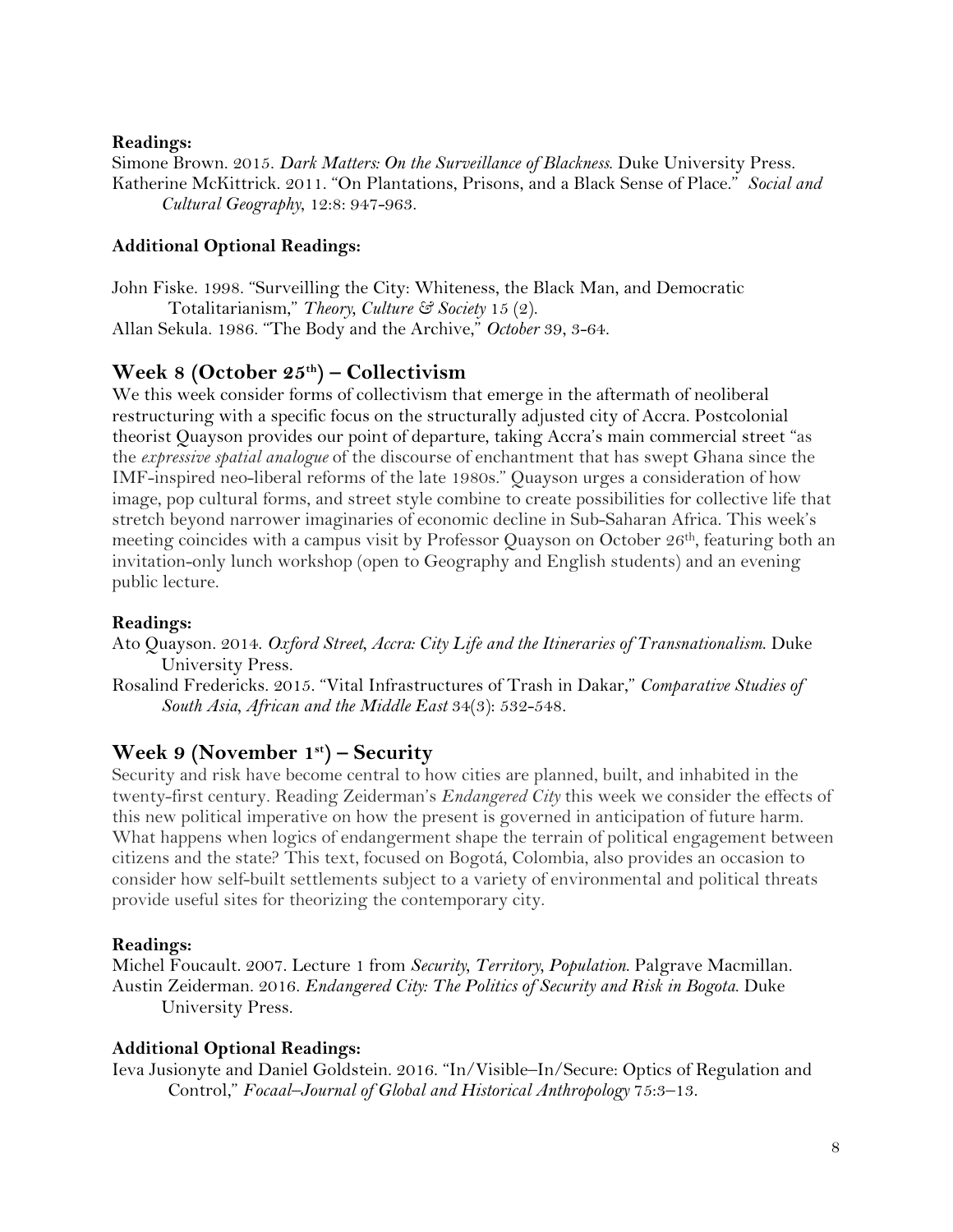# **Week 10 (November 8th) – Civility**

In cities of the new "Asian century," luxury shopping complexes, gated communities, and world-class infrastructure operate as key signs of post-socialist and post-colonial cities' entrance into global modernity, but they also put into play powerful visual and civic markers of belonging and unbelonging. Focusing on Ho Chi Minh City, we use Harms's *Luxury and Rubble*  this week to consider how civility becomes a powerful governmental technology, but also a contested terrain of struggle and opposition. How do norms of appearance, comportment, and disposition structure forms of action and protest, but also hint at the possibility for the reemergence of old, or the restructuring of new, styles and practices of public engagement and debate?

### **Readings:**

Erik Harms. 2016. *Luxury and Rubble: Civility and Dispossession in the New Saigon.* University of California Press.

D. Asher Ghertner. 2012. "Nuisance talk and the propriety of property: Middle class discourses of a slum-free Delhi." *Antipode* 44 (4):1161-1187.

# **Part III – Dis/Possessive Infrastructures**

# **Week 11 (November 15th) – Architecture as exclusion**

This week we consider the political uses of architecture, or how design, engineer, and planning work in the service of state projects of exclusions and segregation. How do matters as seemingly mundane as the thickness of a line on the map shape freedom of movement? How is archaeology used in the service of the state? How does disciplinary power become embedded in material infrastructures, and how do objects as rigid as a wall and systems as fixed as a political occupation become plastic enough to allow colonial projects to appear flexible and correctable? Weizman raises these and a variety of other questions about architectures of state power through his study of the Israeli occupation of Palestine in *Hollow Land*, a book that pushes us to consider the full consequences of understanding space in three-dimensions.

### **Readings:**

Eyal Weizman. 2006. *Hollow Land: Israel's Architecture of Occupation*. Verso.

# **Week 12 (November 22nd) – No Class**

# **Week 13 (November 29th) – Infrastructures of protest**

If for Manuel Castells urban politics historically centered on struggles over collective commodities, or the conditions of collective consumption (housing, transportation, education, water and sanitation, etc.), then questions of collective possession have always been infrastructural questions. This week queries the power of infrastructure as a conduit of collective claims to the city, considering how infrastructure functions as a material technology of dis/possessive collectivism, promising particular forms of collective ownership of the materials of community live while also imprinting dispossessive logics into the social fabric of cities. As we shall see through the case of South Africa, struggles over infrastructure also provide a different historical lens for understanding the right to the city, as well as a way to make visible longer lineages of struggle over the means and meaning of collective life.